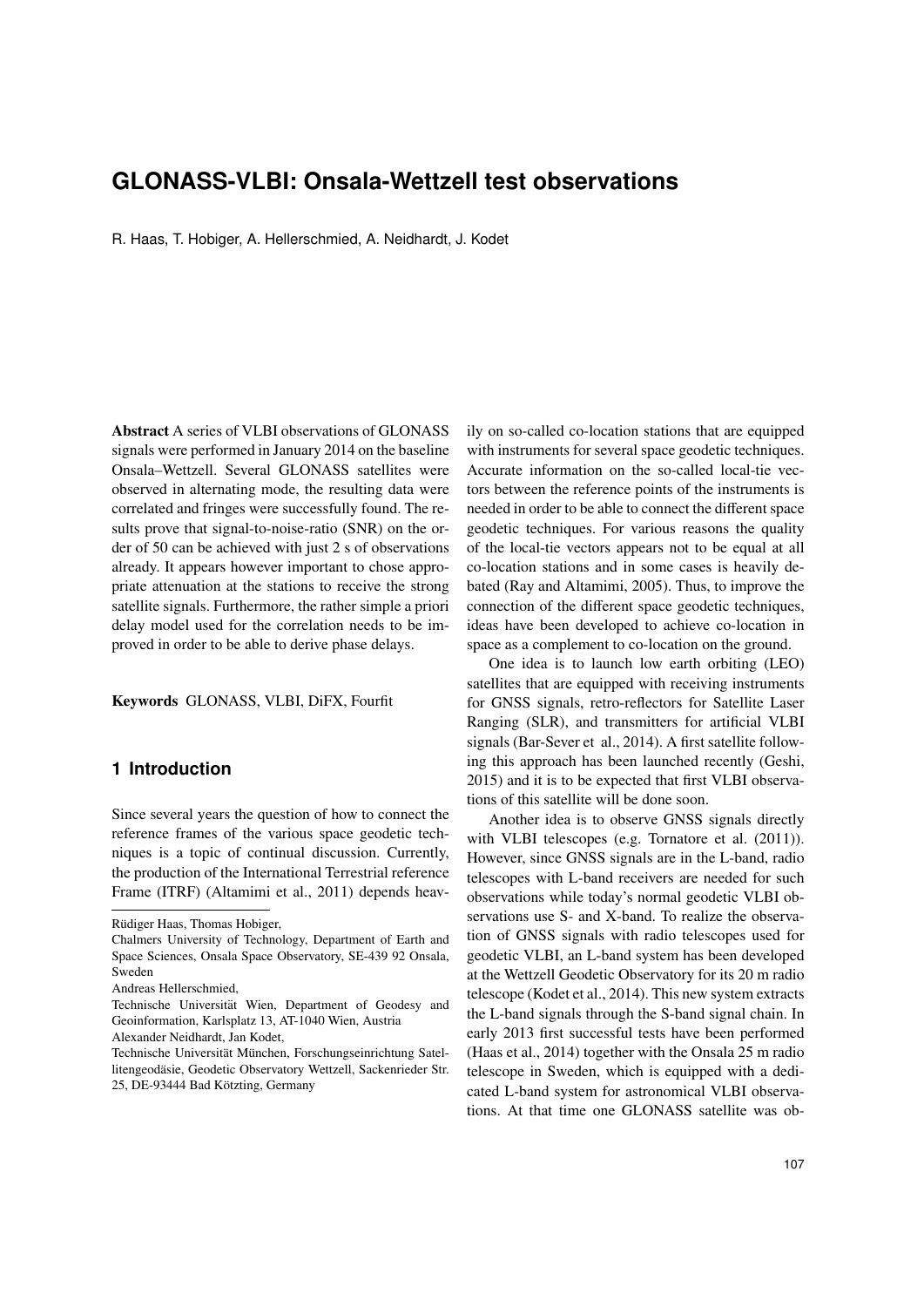

**Fig. 1** The 20 m radio telescope at Wettzell (left) and the 25 m radio telescope at Onsala (right).

served for about 45 minutes and fringes were found successfully. Further test observations were performed in early 2014, again using the Onsala–Wettzell baseline. Figure 1 depicts photos of the involved telescopes. In the following we present first results of the 2014 observations.

# **2 GLONASS-VLBI observations 2014**

In January 2014 a series of GLONASS VLBIobservations was scheduled for the Onsala–Wettzell baseline. These observations involved the 25 m radio telescope at Onsala with its dedicated L-band receiving system, and the 20 m radio telescope at Wettzell with its L-band via S-band system (Kodet et al., 2014). The scheduling was done with the satellite-scheduling module of the VieVs software (Hellerschmied et al., 2014) which produced the necessary telescope control files. The observations were planned for several hours on January 16 and 21. In total eight GLONASS satellites were observed in an alternating mode, i.e. switching between the satellites, with observations of several minutes, see Table 1. Since the satellite signals are much stronger than the signals of natural radio sources, at Onsala additional attenuation had to be added in order to avoid saturation of the L-band receiving system. For the observations on Jan. 16 additional attenuation of 10 dB was used, while for the observations on Jan. 21 even 30 dB were used. In contrast to that, at Wettzell, the weak L-band signal that passes through the S-band horn needed to be amplified by about 30 dB.

**Table 1** Overview of the GLONASS-VLBI observations in January 2014. Given are the observing times, the GLONASS, NO-RAD and PR numbers of the satellites.

| Date       | UT-Time                | <b>GLONASS NORAD</b> |       | <b>PR</b>        |
|------------|------------------------|----------------------|-------|------------------|
|            | 2014-01-16 12:30-12:45 | 743                  | 37869 | <b>PR08</b>      |
|            | 12:50-13:05            | 723                  | 32395 | <b>PR11</b>      |
|            | $13:10-13:25$          | 730                  | 36111 | <b>PR01</b>      |
|            | $14:00-14:15$          | 730                  | 36111 | <b>PR01</b>      |
|            | 14:20-14:35            | 737                  | 37138 | <b>PR12</b>      |
|            | 14:40-15:00            | 747                  | 39155 | <b>PR02</b>      |
| 2014-01-21 | 13:30-13:35            | 743                  | 37869 | <b>PR08</b>      |
|            | 13:37-13:42            | 732                  | 36402 | <b>PR23</b>      |
|            | 13:44.13:49            | 743                  | 37869 | <b>PR08</b>      |
|            | 13:51-13:56            | 732                  | 36402 | PR23             |
|            | 13:59-14:04            | 743                  | 37869 | <b>PR08</b>      |
|            | 14:08-14:13            | 735                  | 36401 | <b>PR24</b>      |
|            | 14:14-14:19            | ,,                   | ,,    | ,,               |
|            | 14:25-14:30            | 732                  | 36402 | <b>PR23</b>      |
|            | $15:00-15:04$          | 735                  | 36401 | PR <sub>24</sub> |
|            | 15:05-15:09            | ,,                   | ,,    | ,,               |
|            | $15:10-15:14$          | ,,                   | ,,    | ,,               |
|            | 15:20-15:24            | 746                  | 37938 | <b>PR17</b>      |
|            | $15:25-15:29$          | ,,                   | ,,    | ,,               |
|            | 15:30-15:34            | ,,                   | ,,    | ,,               |
|            | 15:45-15:49            | 723                  | 32395 | <b>PR11</b>      |
|            | 15:50-15:54            | ,,                   | ,,    | ,,               |
|            | 15:55-16:00            | ,,                   | ,,    | ,,               |

## **3 Data processing**

The correlation of the observed data was done with Version 2.3 of the software correlator DiFX (Deller et al., 2011), which is installed at the Onsala Space Observatory. The necessary a priori delay values were externally calculated with a simple model following Moyer (2000). Every 15 s the a priori delays were expressed as coefficients of a polynomial model and inserted in the control files for the DiFX correlation. Each scan of 15 s length was correlated individually, with 256 lags and 0.16 s accumulation period.

After correlation the resulting files were processed with Fourfit  $<sup>1</sup>$ . Examples of fringe plots for all eight</sup> GLONASS satellites that were observed are presented in Fig. 2 and Fig. 3. It becomes clear that the higher attenuation used at Onsala on Jan. 21 caused worse correlation results compared to the Jan. 16 observations. For example, the SNR values are lower and the correlation amplitudes and phases are more noisy than for the Jan. 16 observations.

<sup>1</sup> http://www.haystack.mit.edu/tech/vlbi/hops/fourfit.txt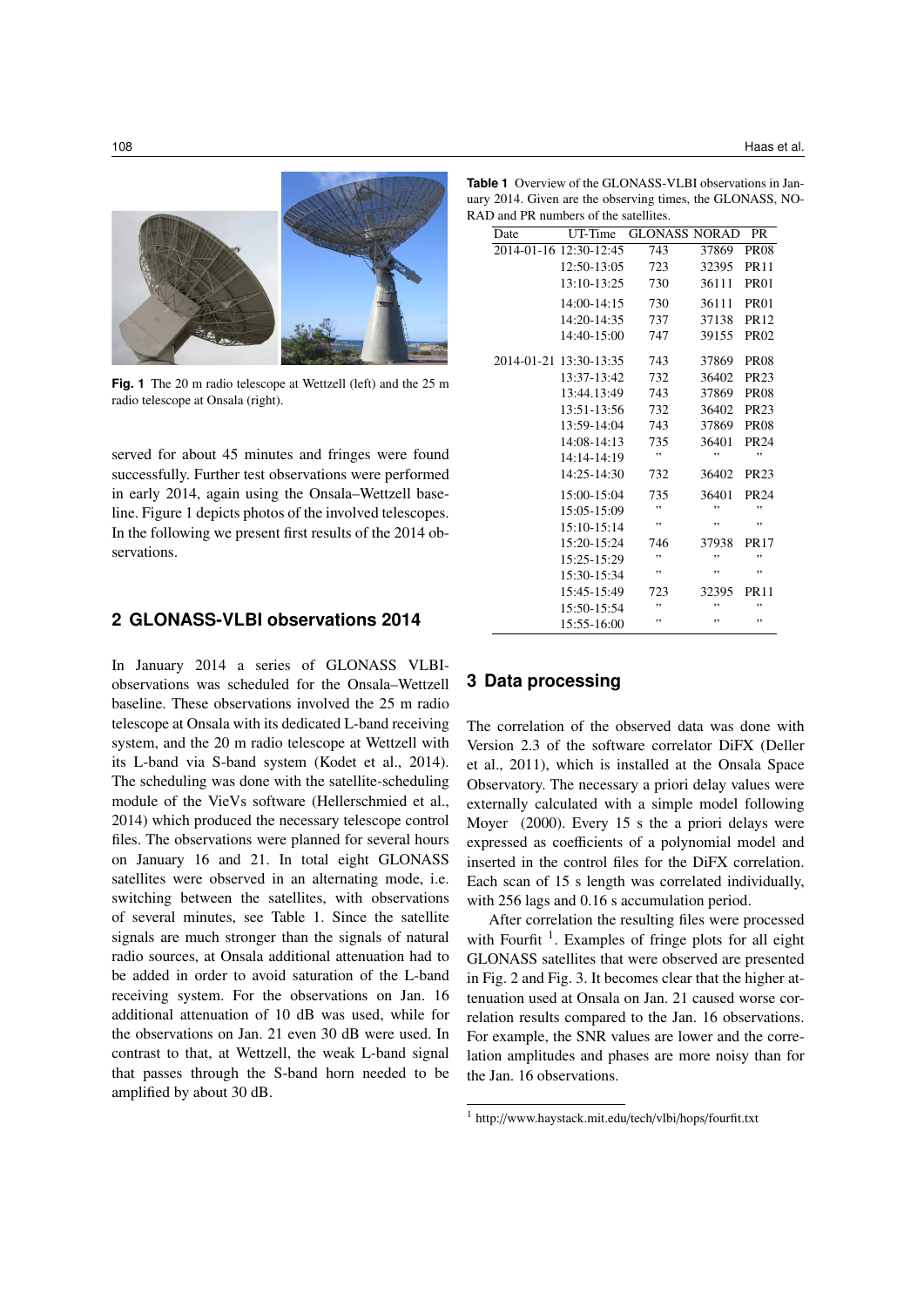

**Fig. 2** Examples of fringe plots for GLONASS PR11 (top left), PR01 (top right), PR12 (bottom left) and PR02 (bottom right), observed on January 16, 2014, on the Onsala–Wettzell baseline.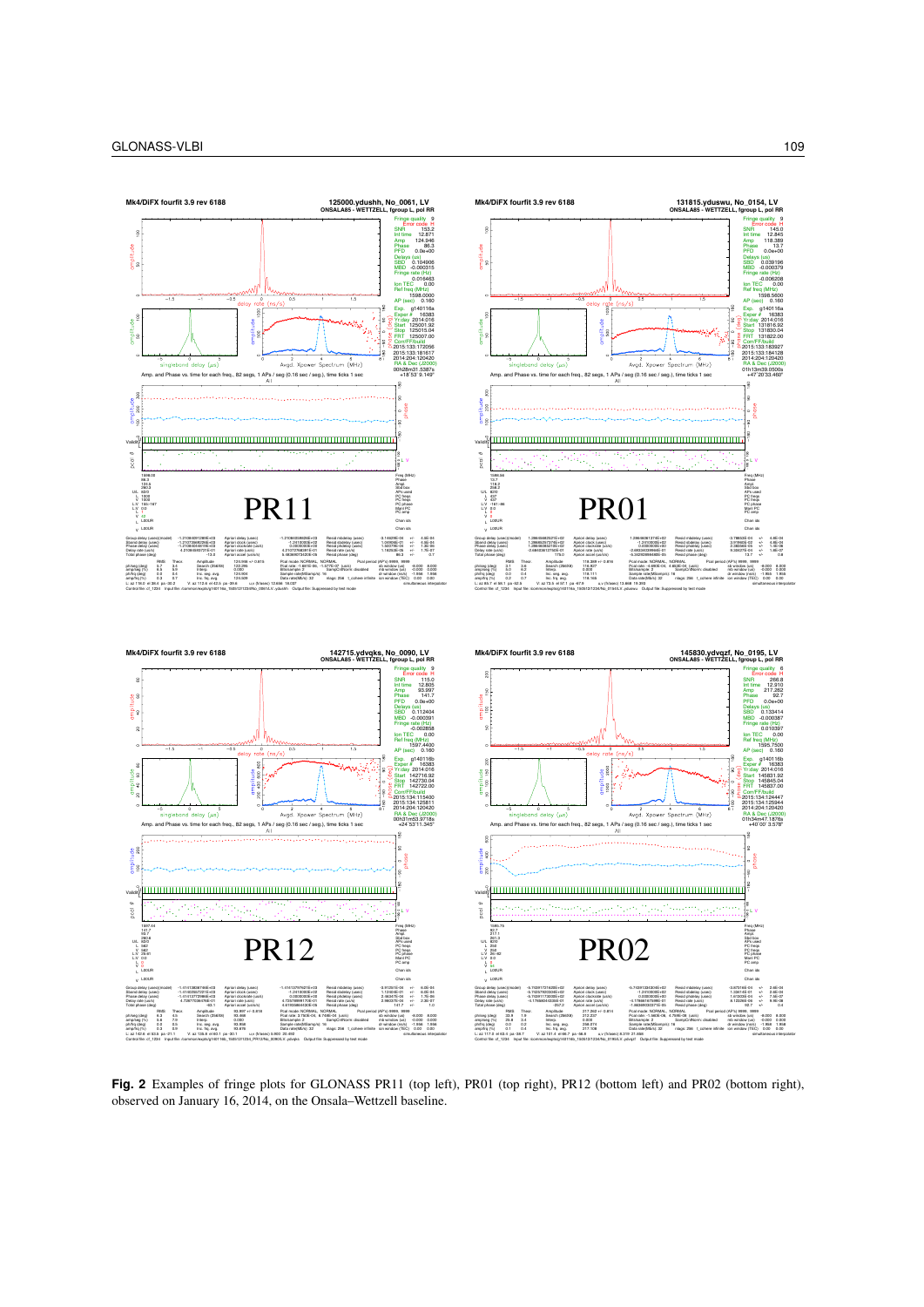

**Fig. 3** Examples of fringe plots for GLONASS PR08 (top left), PR23 (top right), PR24 (bottom left) and PR17 (bottom right), observed on January 21, 2014, on the Onsala–Wettzell baseline.